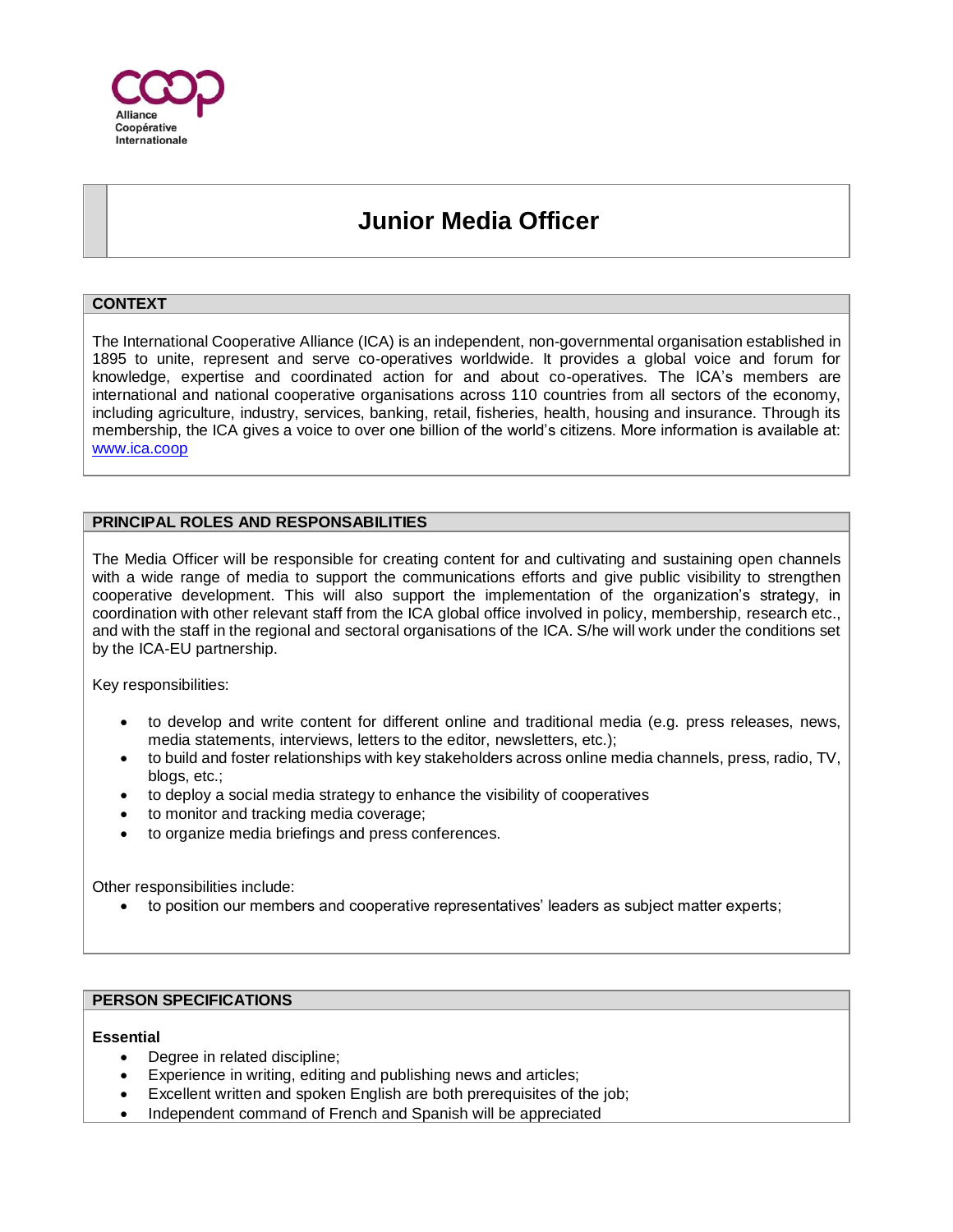- Good understanding of the importance of social media and be comfortable editing and posting in social media formats;
- Awareness of the media's different audiences and sensitivity to how they are addressed;
- Substantive understanding of political issues and trends and good understanding of the international institutions;
- Ability to organise, plan and implement work assignments with tight deadlines;
- Ability to work in a multi-national environment; excellent interpersonal skills;
- Communicative team member and good networker;
- Demonstrate commitment to the cooperative values and principles.

#### **Desirable**

- Experience of working in media as a journalist
- Knowledge of other languages
- Experience in the cooperative movement or other member-based institutional system
- Experience in a developing country

#### **TERMS AND CONDITIONS**

This is a junior position

Starting date is as soon as possible.

Located at the Cooperative House Europe (Avenue Milcamps, 1030 Brussels, Belgium).

Candidates need to have, at the time of application, the legal right to work in Belgium. We regret that we are not able to apply for work-permits on their behalf.

#### **APPLICATIONS:**

Interested candidates are asked to apply by submitting the filled in **application form** below and a **detailed CV** to Recruitment@ica.coop. Please mention in the email subject your name followed by 'Media relations officer'.

Deadline for applications is the 20<sup>th</sup> March 2019 (23h59 CET).

Please note that due to large numbers of applications and our limited capacity, we regret that only shortlisted candidates will be contacted. No phone calls please.

Interviews will take place at our offices in end March 2019.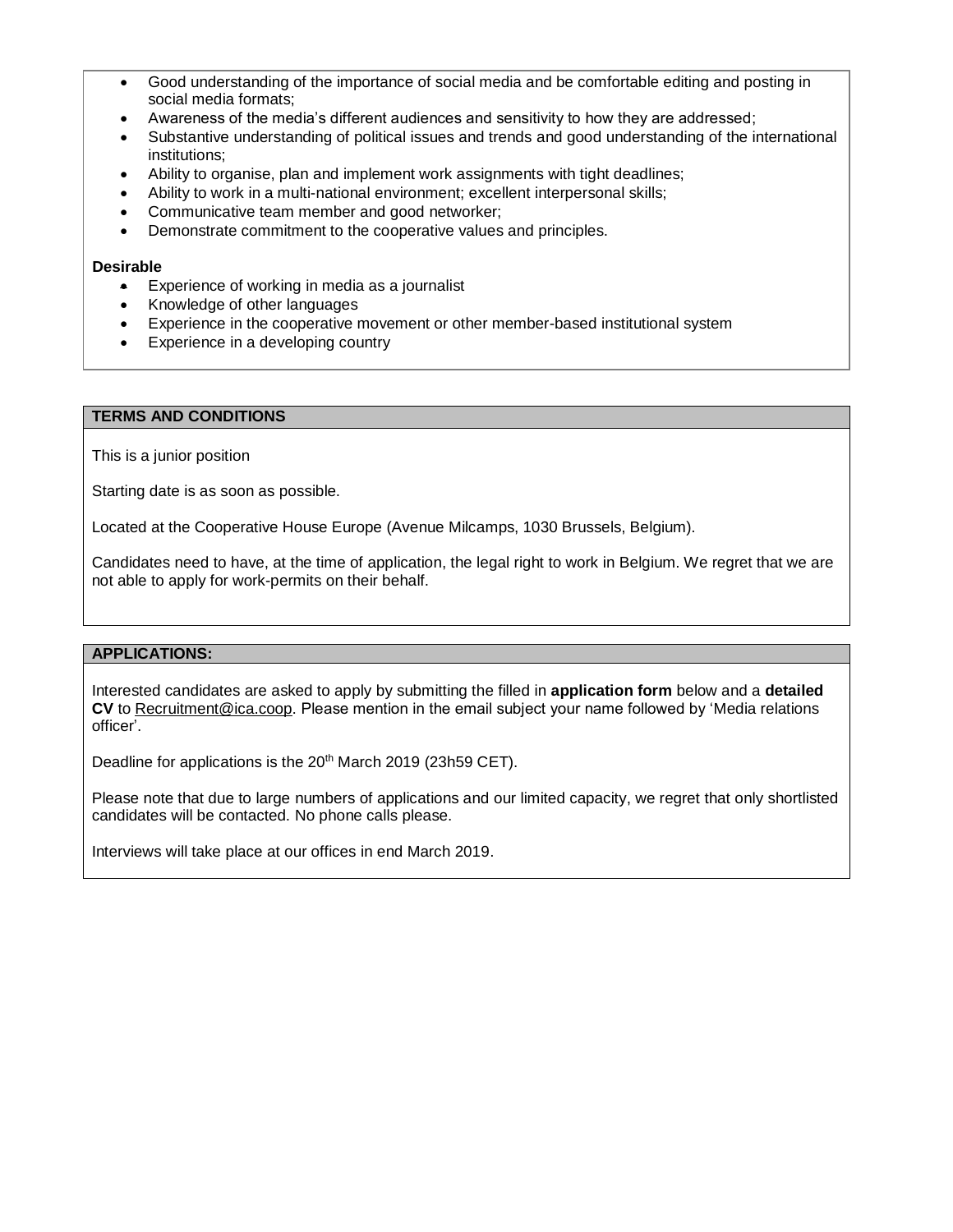## **Application Form**

Please fill-in the *application form* below, in Arial 9 (black ink), and send it back with a *detailed CV*.

#### **PERSONAL DETAILS**

| First name(s): | Last name(s): |  |  |  |
|----------------|---------------|--|--|--|
|                |               |  |  |  |
| Address:       | E-mail:       |  |  |  |
|                |               |  |  |  |
|                | Mobile:       |  |  |  |
|                |               |  |  |  |

#### **EDUCATION**

Please give details of relevant secondary high-school/college/university attended, dates and qualifications gained.

| <b>University/College</b> | <b>Qualifications gained</b> | <b>Dates</b> |
|---------------------------|------------------------------|--------------|
|                           |                              |              |
|                           |                              |              |
|                           |                              |              |
|                           |                              |              |

General, specialist and further training obtained, whether obtained formally or informally, which you feel to be relevant to the position.

| Training, course, etc. |  |  |
|------------------------|--|--|
|                        |  |  |
|                        |  |  |
|                        |  |  |
|                        |  |  |

#### **COMPETENCIES, KNOWLEDGE AND EXPERIENCE**

Please explain how your (relevant) skills and experience match the specifications. In explaining your skills and experience, please use relevant personal examples to support your case (max 1/2 page).